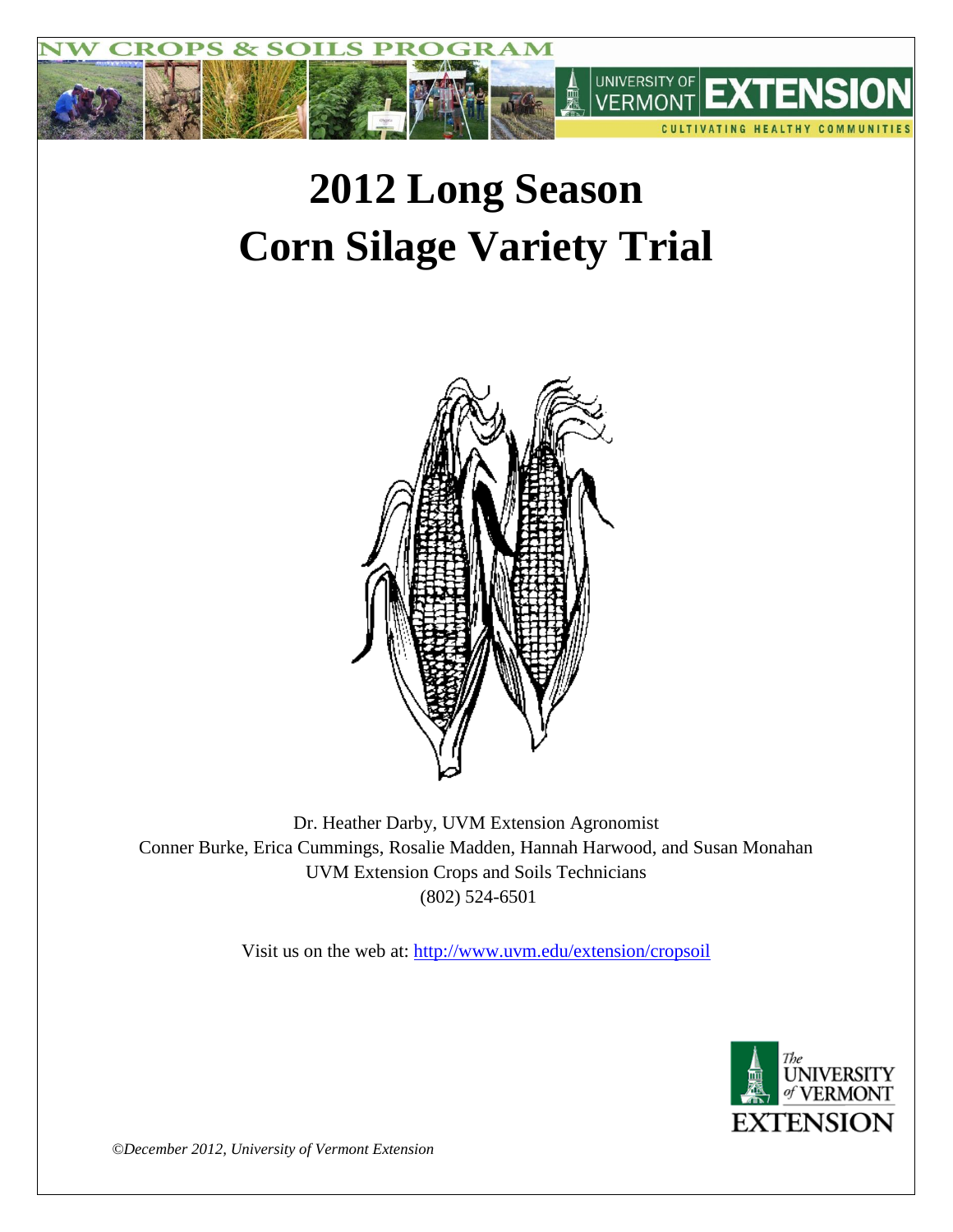### **2012 Long Season Corn Silage Variety Trial Dr. Heather Darby, University of Vermont Extension [heather.darby\[at\]uvm.edu](mailto:heather.darby@uvm.edu?subject=2012%20Short%20Season%20Corn%20Report)**

In 2012, the University of Vermont Extension Crops and Soils Team evaluated yield and quality of long season corn silage varieties at Borderview Research Farm in Alburgh, VT. Long season corn can be difficult to grow in Vermont, due to our climate's restricted Growing Degree Days (GDDs). However, on many farms long season corn can often produce higher yields and quality than many short-season varieties. The test site was at Borderview Research Farm in Alburgh, VT, which has what is considered one of the longest growing seasons in Vermont (2,717 GDDs in May - Oct 2012).

It is important to remember that the data presented in this report is from a single year. Hybrid performance data from additional tests over several years should be compared before making varietal selections.

## **MATERIALS AND METHODS**

Several seed companies submitted varieties for evaluation (Table 1). Twenty-four corn varieties were evaluated, ranging in relative maturity from 90 – 110 days. Relative Maturity (RM) was provided by the company (Table 2).

| Dekalb/Monsanto        | <b>Mycogen</b>        | <b>Pioneer</b> | <b>Seedway</b> | <b>Wolf River</b>    |  |  |
|------------------------|-----------------------|----------------|----------------|----------------------|--|--|
| Klaus Busch            | Claude Fortin         | Jacob Bourdeau | Ed Schillawski | <b>Marcel Moreau</b> |  |  |
| <b>Territory Sales</b> | <b>District Sales</b> |                | 3442 Rt. 22A   | Swanton, VT          |  |  |
| Manager                | Manager               |                | Shoreham, VT   | 802-309-4674         |  |  |
| Knox, NY               | Highgate, VT          |                | 802-897-2281   |                      |  |  |
| 518-320-2462           | 802-363-2803          |                |                |                      |  |  |

#### **Table 1. Participating companies and local contact information.**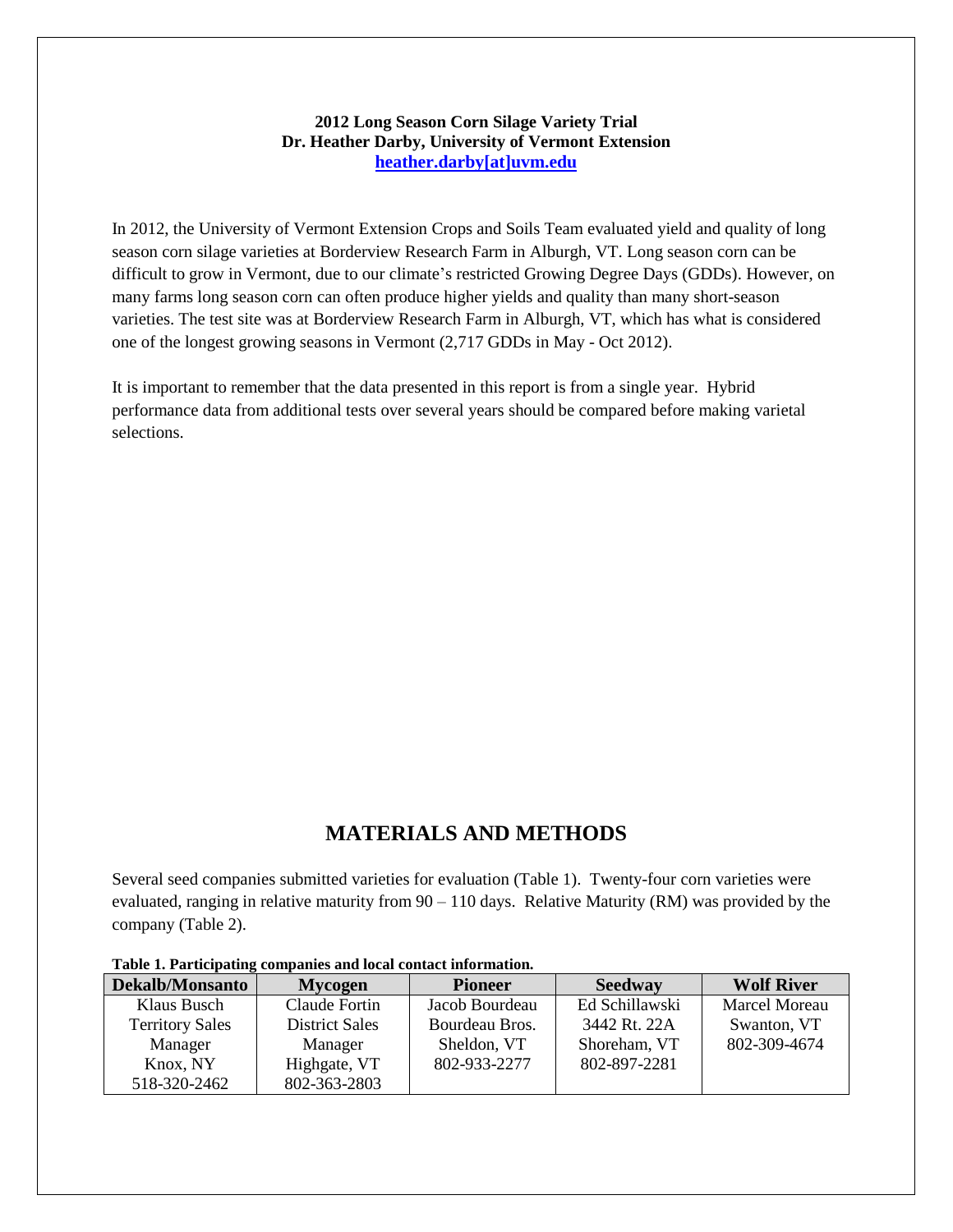| Company<br><b>Variety</b>                                                        |                  | RM (days)    | <b>Traits</b>   |  |  |  |
|----------------------------------------------------------------------------------|------------------|--------------|-----------------|--|--|--|
| Dekalb                                                                           | DKC40-22RIB      | 90           | <b>SSX/RIB</b>  |  |  |  |
| <b>DKC43-48</b><br>Dekalb                                                        |                  | 93           | GenVT3P         |  |  |  |
| Dekalb                                                                           | DKC45-51RIB      | 95           | <b>SSX/RIB</b>  |  |  |  |
| Dekalb                                                                           | DKC46-61RIB      | 96           | <b>SSX/RIB</b>  |  |  |  |
| Dekalb                                                                           | DKC48-12         | 98           | <b>SSX</b>      |  |  |  |
| Dekalb                                                                           | <b>DKC52-61</b>  | 102          | GenVT2P         |  |  |  |
| Mycogen                                                                          | <b>TMF2Q493</b>  | 97           | RR <sub>2</sub> |  |  |  |
| Mycogen                                                                          | <b>TMF2R522</b>  | 98           | SSX/LL/RR2      |  |  |  |
| Mycogen                                                                          | <b>TMF2L530</b>  | 99           | RR2             |  |  |  |
| Mycogen                                                                          | F2F569           | 104          | HXT/LL/RR2      |  |  |  |
| Mycogen<br><b>TMF2Q717</b><br>Mycogen<br>F2F626<br>Mycogen<br>F <sub>2F665</sub> |                  | 108          | SSX/LL/RR2      |  |  |  |
|                                                                                  |                  | 108          | <b>SSX</b>      |  |  |  |
|                                                                                  |                  | 109          | HXT/LL/RR2      |  |  |  |
| Mycogen<br><b>TMF2H699</b>                                                       |                  | 110          | SSX/LL/RR2      |  |  |  |
| Pioneer<br>P9630AM1                                                              |                  | 96           | AM1/LL/RR2      |  |  |  |
| Pioneer<br>P0210AM-R                                                             |                  | 107          | AM1/RR2         |  |  |  |
| Pioneer                                                                          | P0216AM1         | 107          | AM1/RR2         |  |  |  |
| Seedway                                                                          | SW3788RRYGCRW    | 97           | GenVT3P-GenVT3  |  |  |  |
| Seedway                                                                          | SW3904L          | 98           | Leafy           |  |  |  |
| Seedway<br><b>SW4704RR</b><br>Seedway<br>SW5501L                                 |                  | 102          | RR <sub>2</sub> |  |  |  |
|                                                                                  |                  | 105          | Leafy           |  |  |  |
| Seedway                                                                          | <b>SW6604LRR</b> | 108          | Leafy/RR2       |  |  |  |
| Seedway                                                                          | SW6801L          | 110          | Leafy           |  |  |  |
| <b>Wolf River</b><br><b>WR2702L</b>                                              |                  | 102<br>Leafy |                 |  |  |  |

**Table 2. Long season silage corn varieties evaluated in Alburgh, VT.**

AM1- Optimum® AcreMax® provides an insect control solution allowing growers to simplify and reduce their corn rootworm refuge by placing refuge in a bag (RIB).

GenVT2P - Genuity® VT Double PRO™ provides protection against corn earworm and other ear-feeding insects as well as fall armyworm, European corn borer, and corn earworm.

GenVT3 – YieldGard VT Triple™ uses VecTran™ technology which stacks insect- and weed-control traits in one variety. Provides glyphosate herbicide (Roundup®, Touchdown®) tolerance, as well as protection against Western corn rootworms, Northern corn rootworms,

 European corn borers, black cutworms, stalk borers, wireworms, white grubs, seed corn maggots, early flea beetles, and corn earworms. GenVT3P- Genuity® VT Triple PRO™. Provides a dual mode of action to protect against above ground insects such as earworm, armyworm,

and corn borers.

HXT – Herculex Xtra® provides season-long control of a variety of pests, including European corn borer, Western bean cutworm, corn rootworm, and black cutworm.

Leafy – Conventional Leafy.

LL – Glufosinate-ammonium herbicide (LibertyLink®) tolerant.

RIB- RIB complete (Refuge In a Bag).

RR2 – Roundup Ready corn is glyphosate herbicide (Roundup®, Touchdown®) tolerant.

SSX – SmartStax corn provides a broad spectrum of insect control, using multiple modes of action, as well as glyphosate herbicide (Roundup Ready®, Touchdown®) and glufosinate-ammonium (LibertyLink®) tolerance.

The soil type at the Alburgh location is a Benson rocky silt loam (Table 3). The seedbed was spring disked followed by spike tooth harrow. The previous crop was corn. Starter fertilizer (10-20-20) was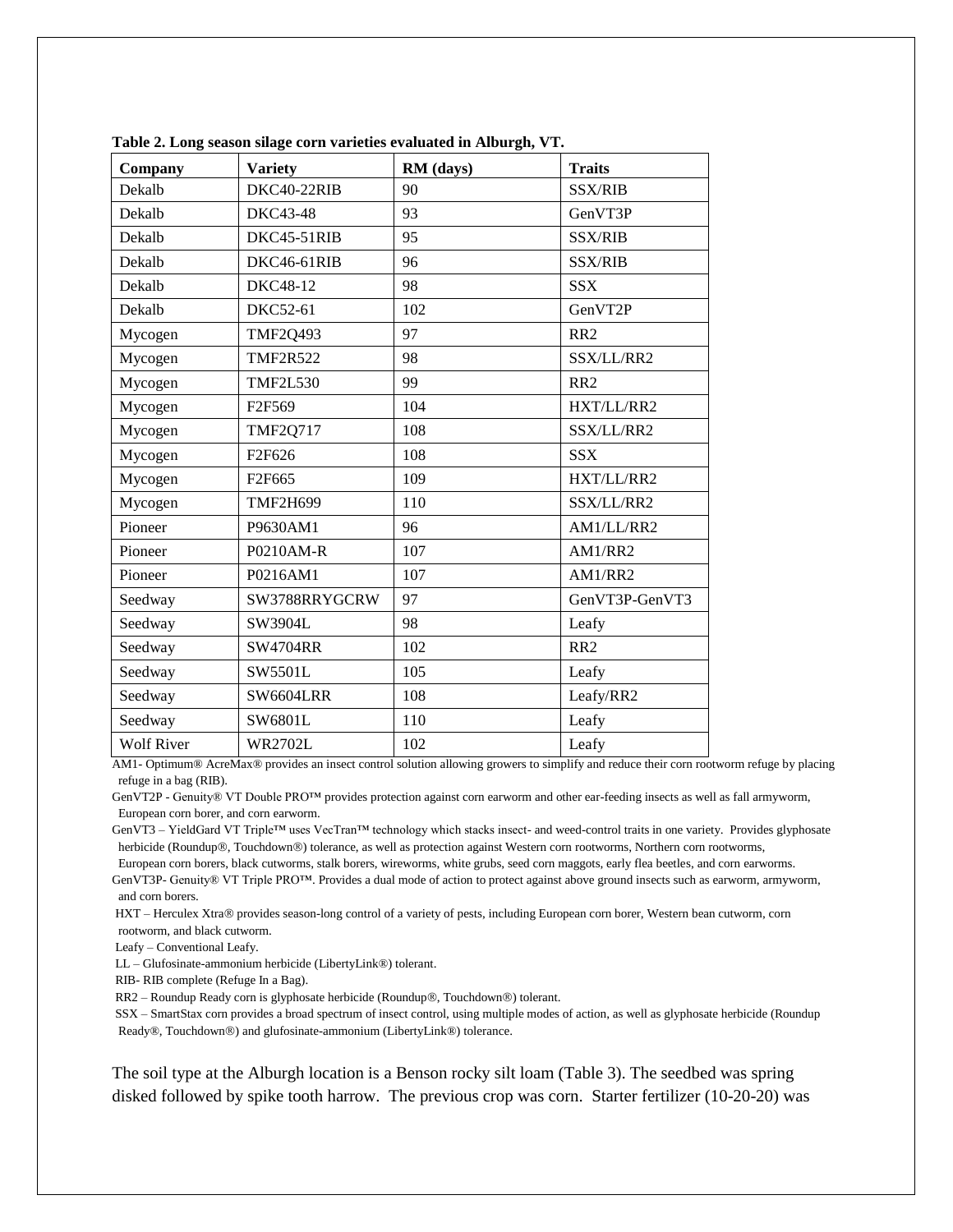applied at a rate of 200 lbs per acre. Plots were 25' long and consisted of two 30-inch rows. They were planted with a John Deere 1750 planter on 18-May. The seeding rate was 34,000 seeds per acre. The plot design was a randomized complete block with two replications. Treatments were twenty-four varieties. Lumax (S-metolachlor, atrazine, and mesotrione) was sprayed at 3 pints per acre post emergence for weed control. Urea was side-dressed at a rate of 200 lbs. per acre on 23-Jun. On 17-Sep and 2- Oct, depending on RM, the corn was harvested with a John Deere 2-row chopper, and the forage wagon was weighed on a platform scale. A subsample of the harvested material was collected, dried, ground, and then sent to Cumberland Valley Analytical Services in Hagerstown, MD for quality analysis. Dry matter yields were calculated and then adjusted to 35% dry matter.

|                    | <b>Borderview ResearchFarm</b>  |  |  |  |  |
|--------------------|---------------------------------|--|--|--|--|
|                    | Alburgh, VT                     |  |  |  |  |
| Soil type          | Benson rocky silt loam          |  |  |  |  |
| Previous crop      | Corn                            |  |  |  |  |
| Row width (in.)    | 30                              |  |  |  |  |
| Planting date      | $18-May$                        |  |  |  |  |
| Harvest date       | 17-Sep & 2-Oct                  |  |  |  |  |
| Tillage operations | Spring disk, spike tooth harrow |  |  |  |  |
| Starter fertilizer | 200 lbs. $ac^{-1}$ 10-20-20     |  |  |  |  |
| <b>Sidedress</b>   | 200 lbs. $ac^{-1}$ urea         |  |  |  |  |

| Table 3. 2012 long season corn trial specifics for Alburgh, VT. |  |  |  |
|-----------------------------------------------------------------|--|--|--|
|-----------------------------------------------------------------|--|--|--|

Silage quality was analyzed using wet chemistry at Cumberland Valley Analytical Services in Hagerstown, MD. Plot samples were sent to the lab where they were analyzed for crude protein (CP), starch, acid detergent fiber (ADF), neutral detergent fiber (NDF), and 30 hour digestible NDF (dNDF). Mixtures of true proteins, composed of amino acids, and non-protein nitrogen make up the CP content of forages. The CP content of forages is determined by measuring the amount of nitrogen and multiplying by 6.25. The bulky characteristics of forage come from fiber. Forage feeding values are negatively associated with fiber since the less digestible portions of plants are contained in the fiber fraction. The detergent fiber analysis system separates forages into two parts: cell contents, which include sugars, starches, proteins, non-protein nitrogen, fats and other highly digestible compounds; and the less digestible components found in the fiber fraction. The total fiber content of forage is contained in the neutral detergent fiber (NDF). Chemically, this fraction includes cellulose, hemicellulose, and lignin. Because of these chemical components and their association with the bulkiness of feeds, NDF is closely related to feed intake and rumen fill in cows. Recently, forage testing laboratories have begun to evaluate forages for NDF digestibility (dNDF). Evaluation of forages and other feedstuffs for dNDF is being conducted to aid prediction of feed energy content and animal performance. Research has demonstrated that lactating dairy cows will eat more dry matter and produce more milk when fed forages with optimum dNDF. Forages with increased dNDF will result in higher energy values and, perhaps more importantly, increased forage intakes. Forage dNDF can range from 20 – 80% NDF.

Net energy of lactation (NEL) is calculated based on concentrations of NDF and ADF. NEL can be used as a tool to determine the quality of a ration, but should not be considered the sole indicator of the quality of a feed, as NEL is affected by the quantity of a cow's dry matter intake, the speed at which her ration is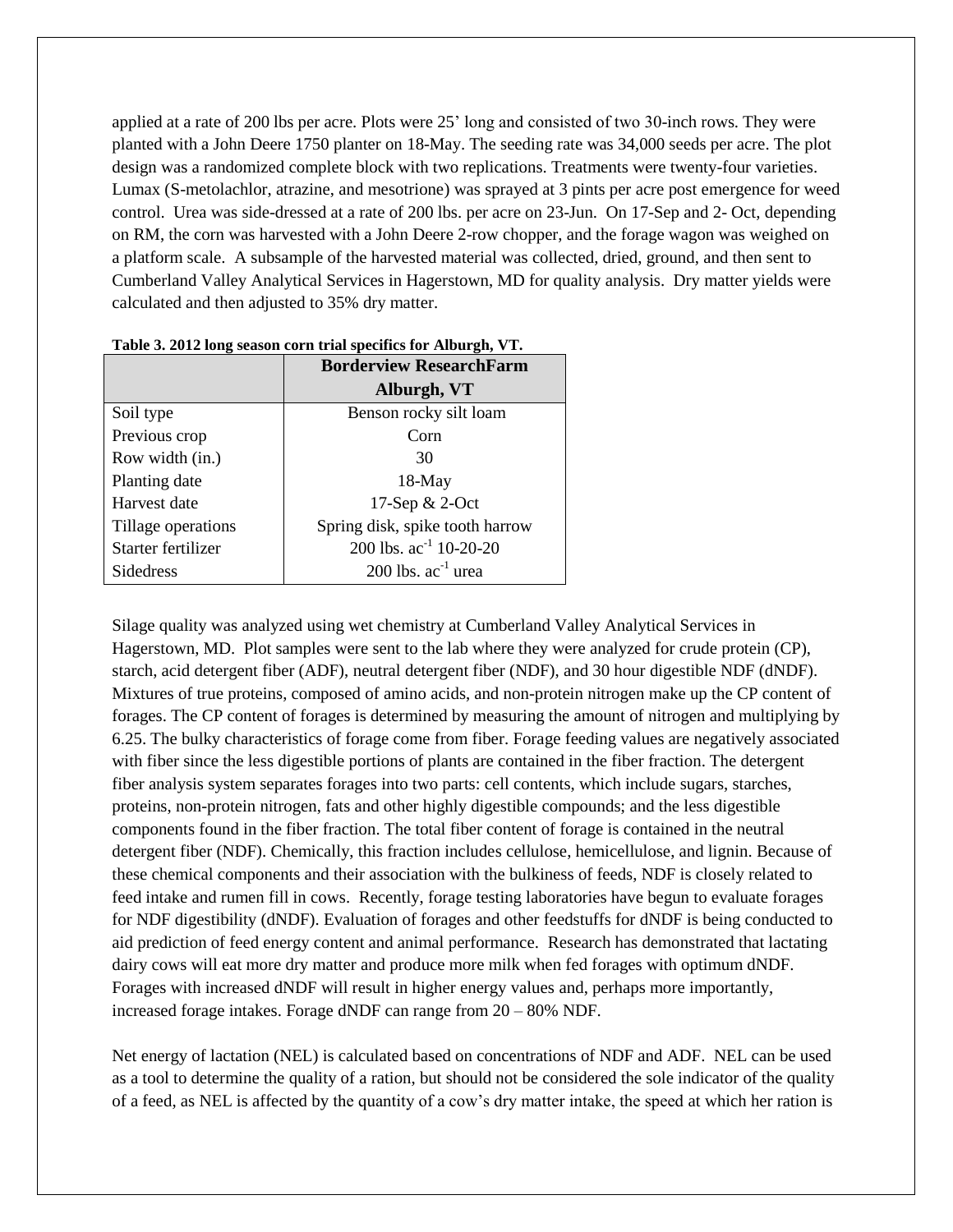consumed, the contents of the ration, feeding practices, the level of her production, and many other factors. Most labs calculate NEL at an intake of three times maintenance. Starch can also have an effect on NEL, where the greater the starch content, the higher the NEL (measured in Mcal per pound of silage), up to a certain point. High grain corn silage can have average starch values exceeding 40%, although levels greater than 30% are not considered to affect energy content, and might in fact have a negative impact on digestion. Starch levels vary from field to field, depending on growing conditions and variety.

The silage performance indices of milk per acre and milk per ton were calculated using a model derived from the spreadsheet entitled "MILK2000", developed by researchers at the University of Wisconsin. Milk per ton measures the pounds of milk that could be produced from a ton of silage. This value is generated by approximating a balanced ration meeting animal energy, protein, and fiber needs based on silage quality. The value is based on a standard cow weight and level of milk production. Milk per acre is calculated by multiplying the milk per ton value by silage dry matter yield. Therefore, milk per ton is an overall indicator of forage quality and milk per acre an indicator of forage yield and quality. Milk per ton and milk per acre calculations provide relative rankings of forage samples, but should not be considered as predictive of actual milk responses in specific situations for the following reasons:

- 1) Equations and calculations are simplified to reduce inputs for ease of use,
- 2) Farm to farm differences exist,
- 3) Genetic, dietary, and environmental differences affecting feed utilization are not considered.

Yield data and stand characteristics were analyzed using mixed model analysis using the mixed procedure of SAS (SAS Institute, 1999). Replications within trials were treated as random effects, and hybrids were treated as fixed. Hybrid mean comparisons were made using the Least Significant Difference (LSD) procedure when the F-test was considered significant  $(p<0.10)$ .

Variations in yield and quality can occur because of variations in genetics, soil, weather, and other growing conditions. Statistical analysis makes it possible to determine whether a difference among hybrids is real or whether it might have occurred due to other variations in the field. At the bottom of each table a LSD value is presented for each variable (i.e. yield). Least Significant Differences (LSDs) at the 0.10 level of significance are shown. Where the difference between two hybrids within a column is equal to or greater than the LSD value at the bottom of the column, you can be sure that for 9 out of 10 times, there is a real difference between the two hybrids. Hybrids that were not significantly lower in performance than the highest hybrid in a particular column are indicated with an asterisk. In the example below, hybrid C is significantly different from hybrid A but not from hybrid B. The difference between C and B is equal to 1.5, which is less than the LSD value of 2.0. This means that these hybrids did not differ in yield. The difference between C and A is equal to 3.0, which is greater than the LSD value of 2.0. This means that the yields of these hybrids were significantly different from one another. The asterisk indicates that hybrid B was not significantly lower than the top yielding hybrid C, indicated in bold.

| <b>Hybrid</b> | Yield  |
|---------------|--------|
| A             | 6.0    |
| B             | $7.5*$ |
| ⊖             | $9.0*$ |
| LSD           | 2.0    |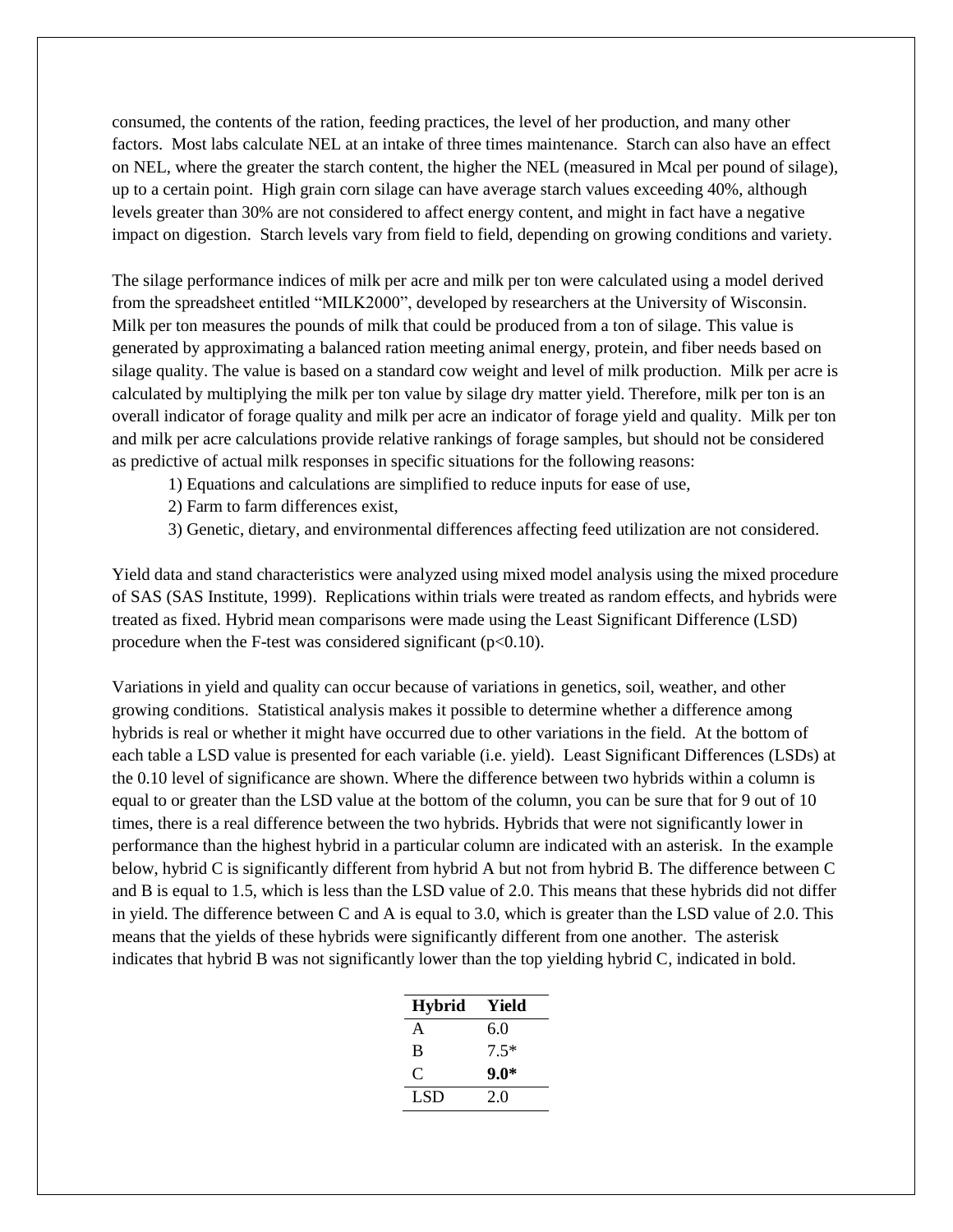## **RESULTS**

Weather data is recorded with a Davis Instrument Vantage PRO2 weather station, equipped with a WeatherLink data logger at Borderview Research Farm in Alburgh, VT (Table 4). Though May was warmer and wetter than normal (based on 1981-2010 data), June, July, and August all had less precipitation than normal. There were an accumulated 2,717 Growing Degree Days (GDDs), at a base temperature of 50 degrees Fahrenheit. This was 324 more than the historical 30-year average for May-September.

| $\sigma$ ,<br>Alburgh, VT         | May  | June   | July   | August | September | October |
|-----------------------------------|------|--------|--------|--------|-----------|---------|
| Average temperature $(^{\circ}F)$ | 60.5 | 67.0   | 71.4   | 71.1   | 60.8      | 52.4    |
| Departure from normal             | 4.1  | 1.2    | 0.8    | 2.3    | 0.2       | 4.2     |
|                                   |      |        |        |        |           |         |
| Precipitation (inches)*           | 3.9  | 3.2    | 3.8    | 2.9    | 5.4       | 4.1     |
| Departure from normal             | 0.5  | $-0.5$ | $-0.4$ | $-1.0$ | 1.7       | 0.5     |
|                                   |      |        |        |        |           |         |
| Growing Degree Days (base 50°F)   | 370  | 504    | 657    | 650    | 364       | 172     |
| Departure from normal             | 102  | 30     | 17     | 69     | 46        | 60      |

#### **Table 4. 2012 weather data for Alburgh, VT.**

Based on weather data from our onsite Davis Instruments Vantage PRO2 weather station with a WeatherLink data logger. Historical averages are for 30 years of NOAA data from Burlington, VT (1981-2010).

\*Precipitation data from June- September is based on Northeast Regional Climate Center data from an observation station in Burlington, VT.

| <b>Variety</b>     | RM  | Yield          |
|--------------------|-----|----------------|
|                    |     | 35% DM         |
|                    |     | tons $ac^{-1}$ |
| <b>SW6604LRR</b>   | 108 | 29.0           |
| SW5501L            | 105 | 27.9           |
| SW6801L            | 110 | 27.4           |
| F <sub>2F626</sub> | 108 | 26.9           |
| DKC43-48           | 93  | 26.1           |
| DKC40-22RIB        | 90  | 25.7           |
| <b>TMF2H699</b>    | 110 | 24.5           |
| P0216AM1           | 107 | 23.8           |
| <b>TMF2Q717</b>    | 108 | 23.7           |
| F <sub>2F569</sub> | 104 | 23.4           |
| <b>TMF2R522</b>    | 98  | 23.2           |
| F <sub>2F665</sub> | 109 | 22.5           |
| <b>TMF2Q493</b>    | 97  | 22.0           |
| SW3904L            | 98  | 21.7           |
| DKC45-51RIB        | 95  | 21.7           |

**Table 5. Harvest characteristics of 24 long season corn silage varieties – Alburgh, VT, 2012.**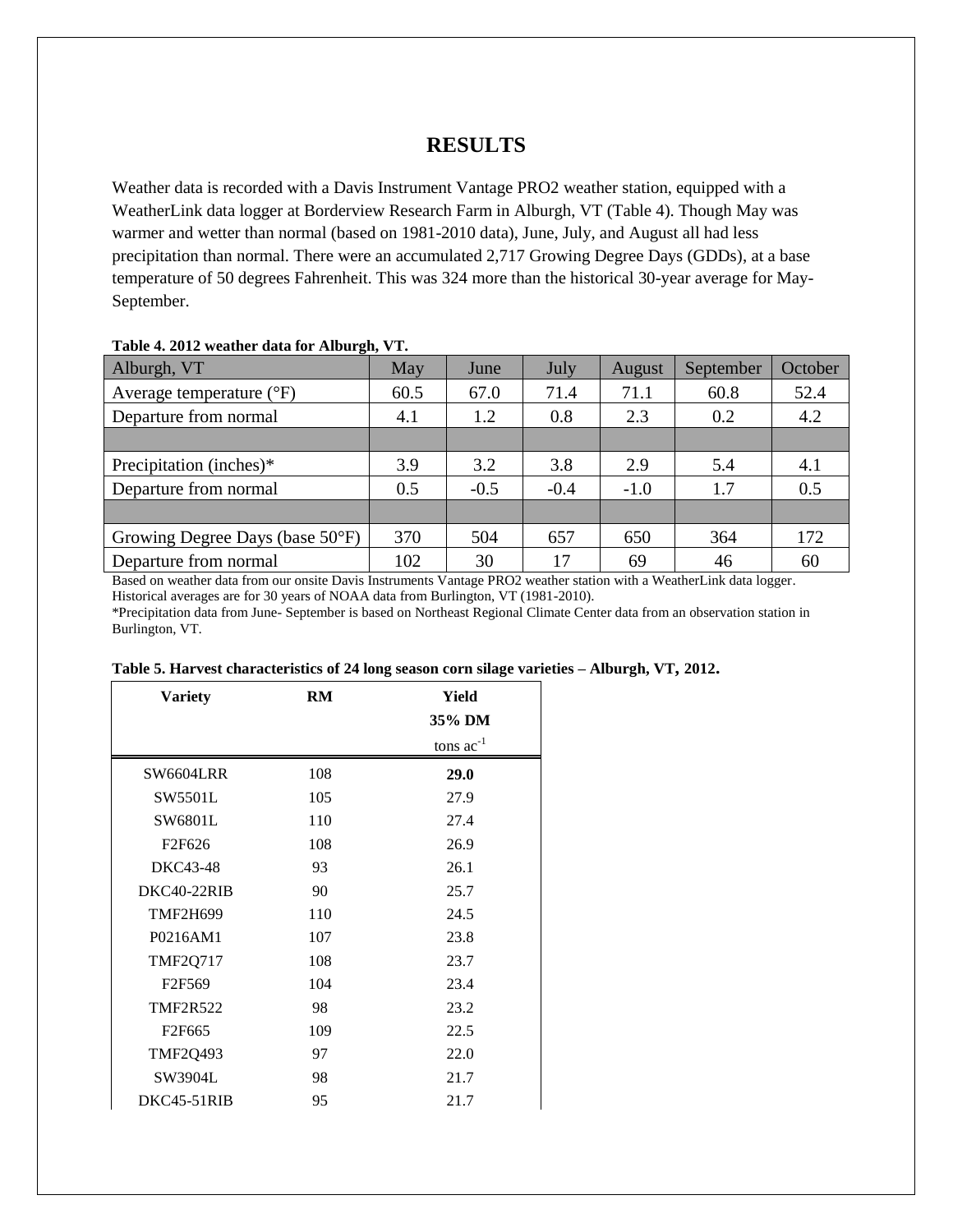| SW3788RRYGCRW                                                 | 97         | 21.7      |  |  |  |  |  |  |
|---------------------------------------------------------------|------------|-----------|--|--|--|--|--|--|
| DKC48-12                                                      | 98         | 20.6      |  |  |  |  |  |  |
| <b>SW4704RR</b>                                               | 102        | 19.7      |  |  |  |  |  |  |
| DKC46-61RIB                                                   | 96         | 19.5      |  |  |  |  |  |  |
| DKC52-61                                                      | 102        | 18.9      |  |  |  |  |  |  |
| WR2702L                                                       | 102        | 18.5      |  |  |  |  |  |  |
| <b>TMF2L530</b>                                               | 99         | 18.3      |  |  |  |  |  |  |
| P0210AM-R                                                     | 107        | 17.7      |  |  |  |  |  |  |
| P9630AM1                                                      | 96         | 15.2      |  |  |  |  |  |  |
|                                                               | LSD(0.10)  | <b>NS</b> |  |  |  |  |  |  |
|                                                               | Trial mean | 22.5      |  |  |  |  |  |  |
| Treatments indicated in hold had the top observed performance |            |           |  |  |  |  |  |  |

Treatments indicated in bold had the top observed performance. NS – No statistical significance was determined between varieties.

The trial average yield was 22.5 tons per acre. The Seedway variety 'SW6604LRR' yielded the highest at 29 tons per acre, but was not statistically significant from all other varieties evaluated, (Table 5, Figure 1). The yields ranged from 15.2 to 29.0 tons per acre. With the exception of dNDF, there were no differences in quality among the varieties (Table 6). As might be expected, the BMR varieties had the highest dNDF of the long season varieties. The Mycogen variety 'F2F569' had the highest dNDF, although this was not statistically different from Mycogen varieties 'F2F665' and 'F2F626'. No significant difference was determined between long season corn silage varieties for milk per ton or milk per acre.



**Figure 1. Long season silage corn yield in Alburgh, VT, 2012. Yield did not vary significantly by variety (p=0.10).**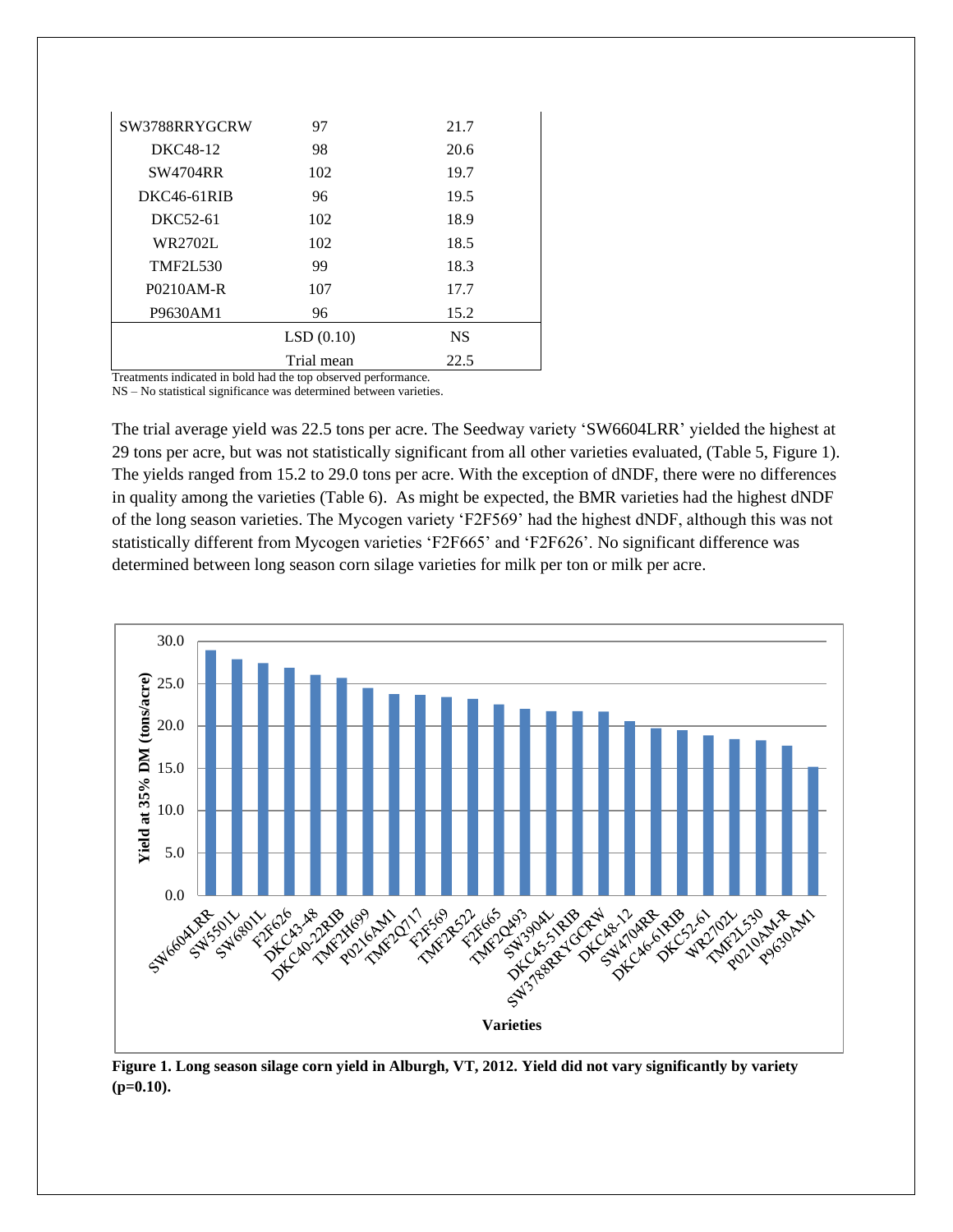| Variety          | <b>RM</b>  | Forage quality characteristics |             |             |                 | Milk        |                      |                |              |
|------------------|------------|--------------------------------|-------------|-------------|-----------------|-------------|----------------------|----------------|--------------|
|                  |            | CP                             | ${\sf ADF}$ | <b>NDF</b>  | $d\mathrm{NDF}$ | Starch      | $\operatorname{NEL}$ | Ton            | acre         |
|                  |            | $\%$ of DM                     | $\%$ of DM  | $\%$ of DM  | % of NDF        | $\%$        | Mcal $lb^{-1}$       | 1 <sub>b</sub> | <sup>1</sup> |
| SW5501L          | 105        | 8.8                            | 23.1        | 40.1        | 58.8            | 35.5        | 0.77                 | 3071           | 29870        |
| F2F626           | 108        | 8.5                            | 25.7        | 44.7        | 68.3*           | 31.6        | 0.77                 | 3200           | 29824        |
| <b>SW6604LRR</b> | 108        | 8.2                            | 25.6        | 44.2        | 57.7            | 32.8        | 0.75                 | 2913           | 29466        |
| DKC43-48         | 93         | 7.9                            | 20.9        | 35.7        | 56.7            | 40.4        | 0.79                 | 3082           | 28086        |
| SW6801L          | 110        | 7.6                            | 26.1        | 44.4        | 55.0            | 33.4        | 0.75                 | 2842           | 27334        |
| DKC40-22RIB      | 90         | 7.7                            | 26.9        | 45.5        | 55.3            | 29.9        | 0.74                 | 2894           | 25986        |
| F2F569           | 104        | 8.4                            | 27.0        | 47.8        | $71.7*$         | 29.1        | 0.75                 | 3101           | 25547        |
| F2F665           | 109        | 8.1                            | 27.7        | 47.7        | 68.4*           | 29.1        | 0.75                 | 3178           | 25407        |
| <b>TMF2R522</b>  | 98         | 8.2                            | 22.4        | 38.1        | 56.8            | 38.4        | 0.78                 | 3061           | 24819        |
| P0216AM1         | 107        | 8.0                            | 22.8        | 39.0        | 57.0            | 38.1        | 0.78                 | 2943           | 24395        |
| <b>TMF2H699</b>  | 110        | 7.7                            | 27.3        | 47.6        | 58.3            | 29.7        | 0.74                 | 2843           | 24250        |
| <b>TMF2Q717</b>  | 108        | 8.0                            | 28.1        | 47.5        | 57.1            | 28.1        | 0.73                 | 2907           | 24082        |
| <b>TMF2Q493</b>  | 97         | 8.8                            | 22.5        | 38.7        | 58.1            | 37.3        | 0.78                 | 3099           | 23841        |
| SW3788RRYGCRW    | 97         | 8.1                            | 24.3        | 41.2        | 55.8            | 35.9        | 0.76                 | 2848           | 22446        |
| DKC45-51RIB      | 95         | 8.0                            | 27.6        | 46.4        | 56.6            | 28.4        | 0.74                 | 2873           | 21882        |
| SW3904L          | 98         | 8.1                            | 24.2        | 41.1        | 55.1            | 37.9        | 0.76                 | 2800           | 21282        |
| DKC46-61RIB      | 96         | 7.4                            | 25.2        | 42.9        | 56.5            | 33.7        | 0.76                 | 2943           | 20024        |
| <b>WR2702L</b>   | 102        | 7.8                            | 22.3        | 39.2        | 63.5            | 39.3        | 0.78                 | 3109           | 19849        |
| DKC48-12         | 98         | 7.8                            | 27.1        | 45.8        | 54.7            | 31.2        | 0.74                 | 2725           | 19065        |
| <b>TMF2L530</b>  | 99         | 7.7                            | 26.4        | 44.4        | 58.6            | 32.7        | 0.75                 | 2947           | 18806        |
| <b>SW4704RR</b>  | 102        | 7.7                            | 26.9        | 45.7        | 54.6            | 32.9        | 0.74                 | 2712           | 18666        |
| P0210AM-R        | 107        | 8.1                            | 25.0        | 42.0        | 60.1            | 34.0        | 0.76                 | 2988           | 18365        |
| P9630AM1         | 96         | 7.6                            | 28.7        | 48.6        | 56.7            | 28.3        | 0.72                 | 2709           | 14046        |
| DKC52-61         | 102        | 8.3                            | 25.5        | 43.5        | 55.4            | 32.4        | 0.75                 | 2851           | 12466        |
|                  |            |                                |             |             |                 |             |                      |                |              |
|                  | LSD(0.10)  | NS                             | NS          | $_{\rm NS}$ | 4.4             | $_{\rm NS}$ | <b>NS</b>            | $_{\rm NS}$    | $_{\rm NS}$  |
|                  | Trial Mean | 8.0                            | 25.4        | 43.4        | 58.6            | 33.3        | 0.75                 | 2943           | 22908        |

**Table 6. Forage quality of 24 long season corn silage varieties - Alburgh, VT, 2012.**

Treatments indicated in bold had the top observed performance.

NS – no statistical significance was determined between varieties.

\* Varieties that did not perform significantly lower than the top performing variety in a particular column are indicated with an asterisk.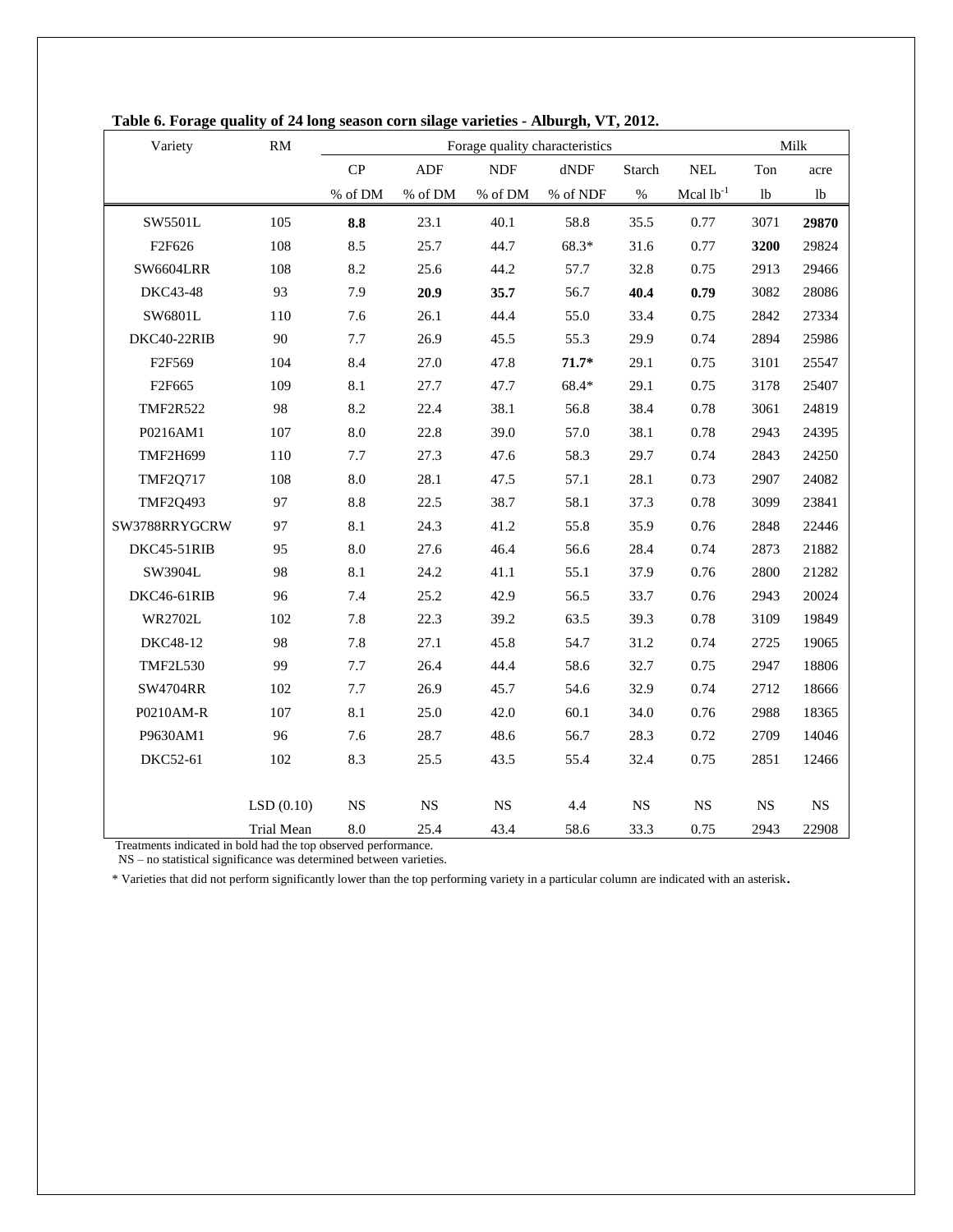Figure 2 displays the relationship between milk per ton and milk per acre for varieties trialed in Alburgh, VT. The dotted lines dividing the figure into four quadrants represent the mean milk per ton and milk per acre for the location. Hybrids that fall above or to the right of the lines performed better than the average, and hybrids below or to the left of the lines performed below average. There were many varieties at the Alburgh location that ranked above average in yield and quality. However, it is important to remember that these varieties did not perform statistically different in yield or quality. Varietal selection should be based on the goals of the farm as well as data compared from multiple sites and years.



**Figure 2. Relationship between milk per ton and milk per acre for long season corn silage varieties grown in Alburgh, VT.** *Dotted lines represent the mean milk per ton and milk per acre.*